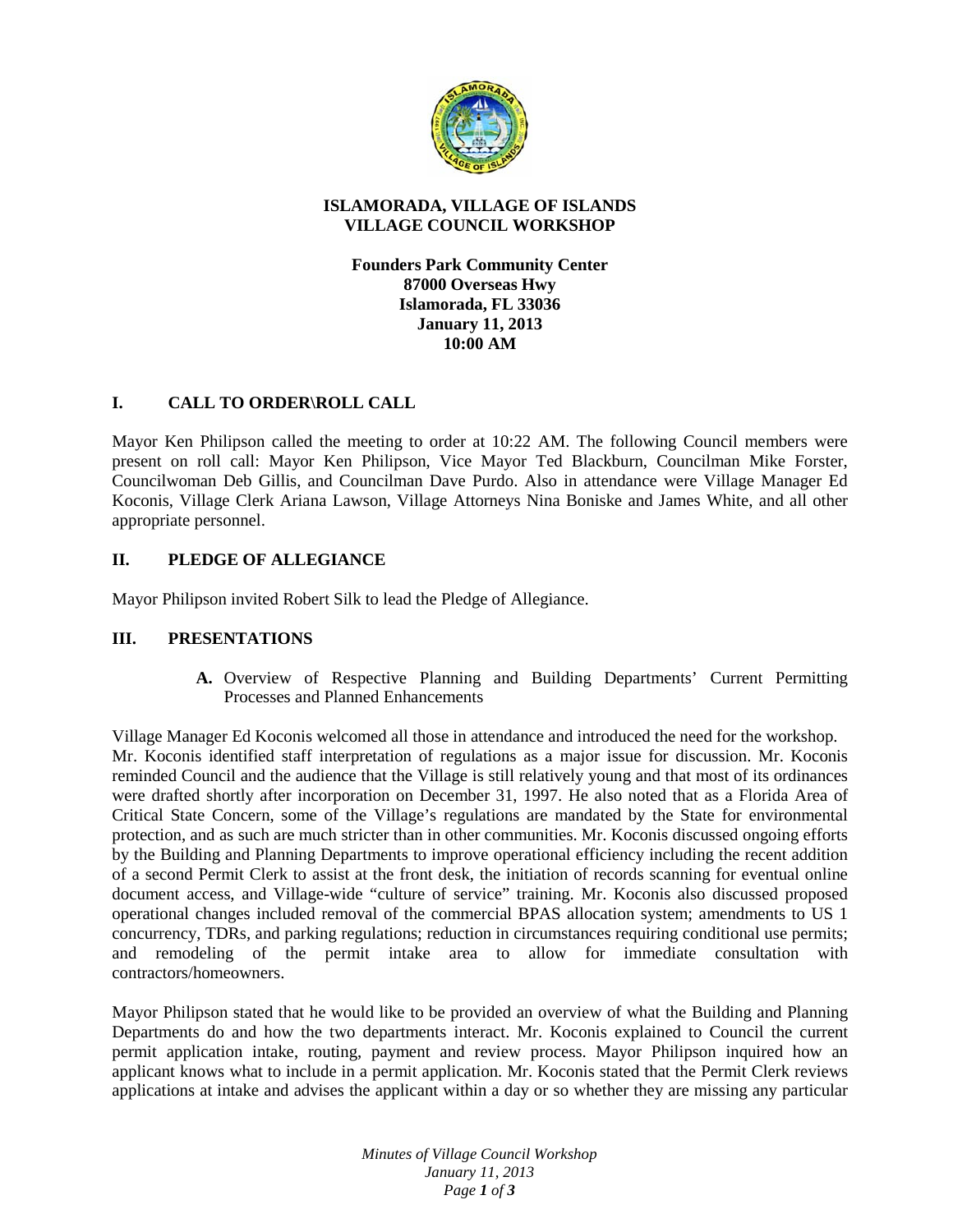items. For larger projects, staff recommends pre-application conferences to explain the required elements for permit applications.

Councilman Purdo compared the Village's Planning Department staffing levels with those of the City of Marathon and City of Key West. Mr. Koconis advised Council that the Village's Planning Department handles stormwater planning, whereas Marathon's Public Works Department handles stormwater planning for the City of Marathon.

Council inquired how staff determines which items are reviewed by the Planning Department and which are reviewed by the Building Department. Mr. Koconis stated that, in general, structural items are reviewed by the Building Department and non-structural items are reviewed by Planning. He specified that the Building Department ensures compliance with Florida Building Code including plumbing, electrical, and mechanical issues; whereas the Planning Department reviews other items such as parking, stormwater, landscaping, and traffic engineering issues.

Council inquired what the normal timeframe is for review of a permit application. Mr. Koconis stated that review times vary, but that staff is considering establishing set review periods for different types of permit applications. Mayor Philipson inquired why individual Planners are unable to see an application through from start to finish. Mr. Koconis explained that permits often require review by more than one staff member who possess different skill sets. He stated that with regard to time, the more pressing concern is the delay of permit applications during busy periods.

Councilman Forster opined that now is the appropriate time to separate the Village Manager and Director of Building and Planning Services positions again. Councilman Purdo concurred. Vice Mayor Blackburn commented that each of the pervious Village Managers brought expertise from their own backgrounds to the office of the Village Manager, as does Mr. Koconis.

Councilman Forster stated that he has received letters from local contractors who are unhappy with the Building and Planning Departments, but are hesitant to comment for fear of retribution. He read aloud a letter from former Village Planning Department staff member Brian Sheehan offering to host Village staff for information exchange with Lake County. Councilman Forster recounted personal experiences dealing with the Planning Department while not on Council.

Vice Mayor Blackburn stressed the value and importance of Building and Planning Departments in protecting local governments, and noted the symbiotic relationship between local government and local business. He expressed the desire to see the Planning Department benefit from helpful feedback to increase operational efficiency.

Councilman Forster stated that he would not like to see the Village be undesignated as an Area of Critical State Concern, and clarified that that was not his goal.

Councilwoman Gillis expressed the desire to hear form as many constituents as possible, without fear of retribution. She agreed that the Village Manager/Director of Planning and Building Services' workload may need to be evaluated.

Mayor Philipson noted that his primary hope for this workshop was to gain more of an understanding of the differences between the job duties of the Planning versus Building Departments, and that the next workshop would be geared more toward input from the public.

### **IV. PUBLIC COMMENT**

Mayor Philipson called for public comment. Roger Young, 232 Tide Ave, stated that Village Manager Ed Koconis' summary of the Building and Planning Department's goals for better operational efficiency was

> *Minutes of Village Council Workshop January 11, 2013 Page 2 of 3*